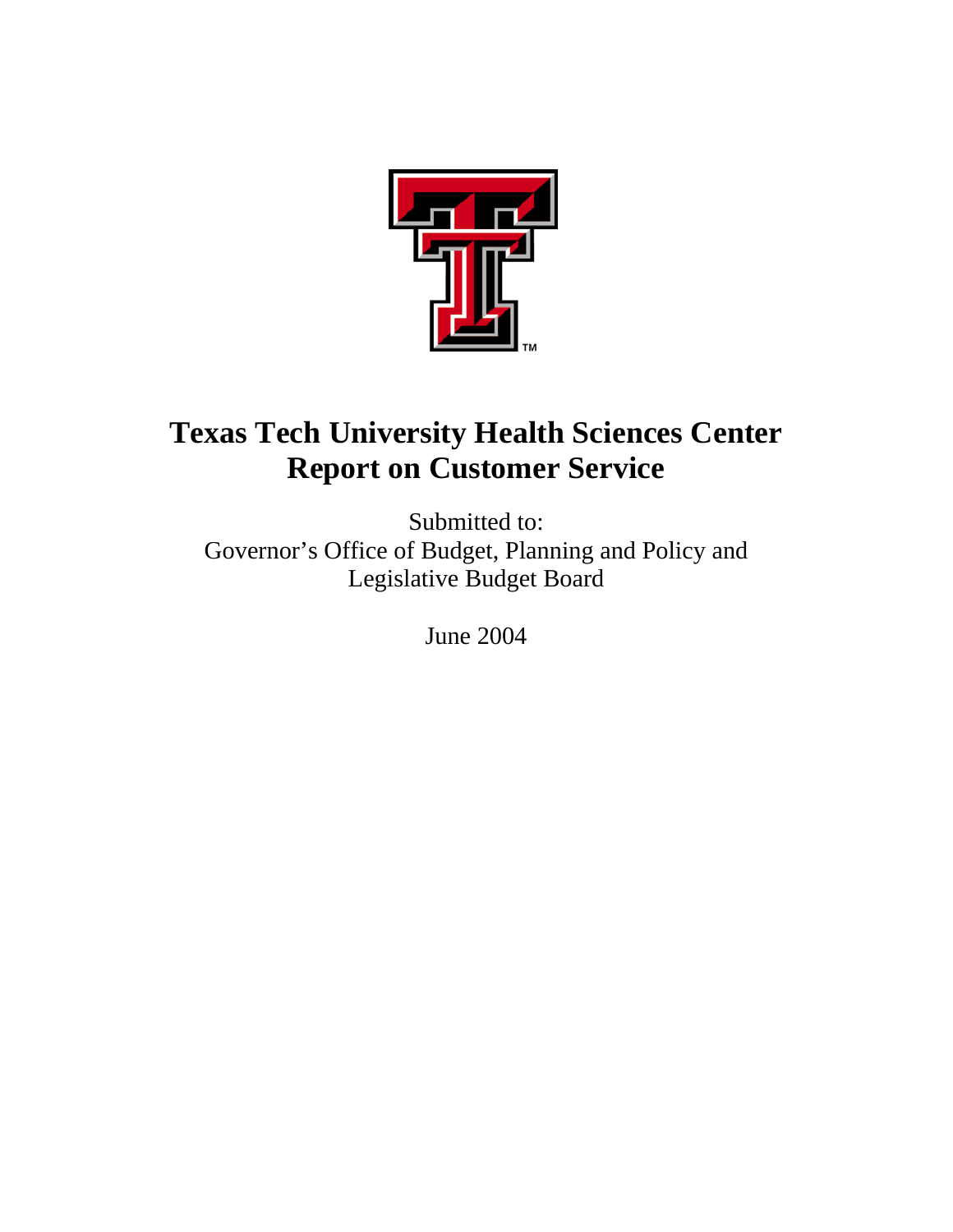# **Section 1**

## **Inventory of External Customers by Strategy (with a brief description of types of services provided)**

| <b>Strategy</b>                           | <b>Customer</b>               | <b>Brief Description of</b><br><b>Service Provided</b> |  |
|-------------------------------------------|-------------------------------|--------------------------------------------------------|--|
| A. Goal:                                  |                               |                                                        |  |
| <b>Instruction/Operations</b>             |                               |                                                        |  |
| A.1.1. Medical Education                  | <b>Medical Students</b>       | Provides medical education                             |  |
|                                           |                               | for M.D. degree                                        |  |
| A.1.2. Biomedical Sciences                | <b>Graduate Students</b>      | Provides graduate level                                |  |
| Training                                  |                               | education in the biomedical                            |  |
|                                           |                               | sciences                                               |  |
| A.1.3. Allied Health Professions          | <b>Undergraduate Students</b> | Provides undergraduate                                 |  |
| Training                                  | <b>Graduate Students</b>      | education in clinical                                  |  |
|                                           |                               | laboratory science,                                    |  |
|                                           |                               | occupational therapy,                                  |  |
|                                           |                               | communication disorders,                               |  |
|                                           |                               | and physician assistance                               |  |
|                                           |                               | training; provides graduate                            |  |
|                                           |                               | level education in physical                            |  |
|                                           |                               | therapy and communication                              |  |
|                                           |                               | disorders                                              |  |
| A.1.4. Nursing Education                  | <b>Undergraduate Students</b> | Provides undergraduate                                 |  |
|                                           | <b>Graduate Students RN</b>   | education for the B.S.N.                               |  |
|                                           | to BSN Students               | degree; provides graduate                              |  |
|                                           |                               | level education for the                                |  |
|                                           |                               | M.S.N. degree                                          |  |
| A.1.5. Pharmacy Education                 | <b>Students RPh to</b>        | Provides graduate level                                |  |
|                                           | <b>PharmD</b> Students        | education for the PharmD                               |  |
|                                           |                               | degree                                                 |  |
| A.2.1. Staff Group Insurance              | N/A                           |                                                        |  |
| Premiums                                  | N/A                           |                                                        |  |
| A.2.2. Workers' Compensation<br>Insurance |                               |                                                        |  |
| A.3.1. Texas Public Education             | <b>Students</b>               | Grants for educational                                 |  |
| Grants                                    |                               | programs                                               |  |
| A.3.2. Medical Loans                      | <b>Medical Students</b>       | Loans for educational                                  |  |
|                                           |                               | programs                                               |  |
| <b>B. Goal: Provide Research</b>          |                               |                                                        |  |
| <b>Support</b>                            |                               |                                                        |  |
| <b>B.1.1. Research Enhancement</b>        | N/A                           |                                                        |  |
| B.1.2. Indirect Cost Recovery             | N/A                           |                                                        |  |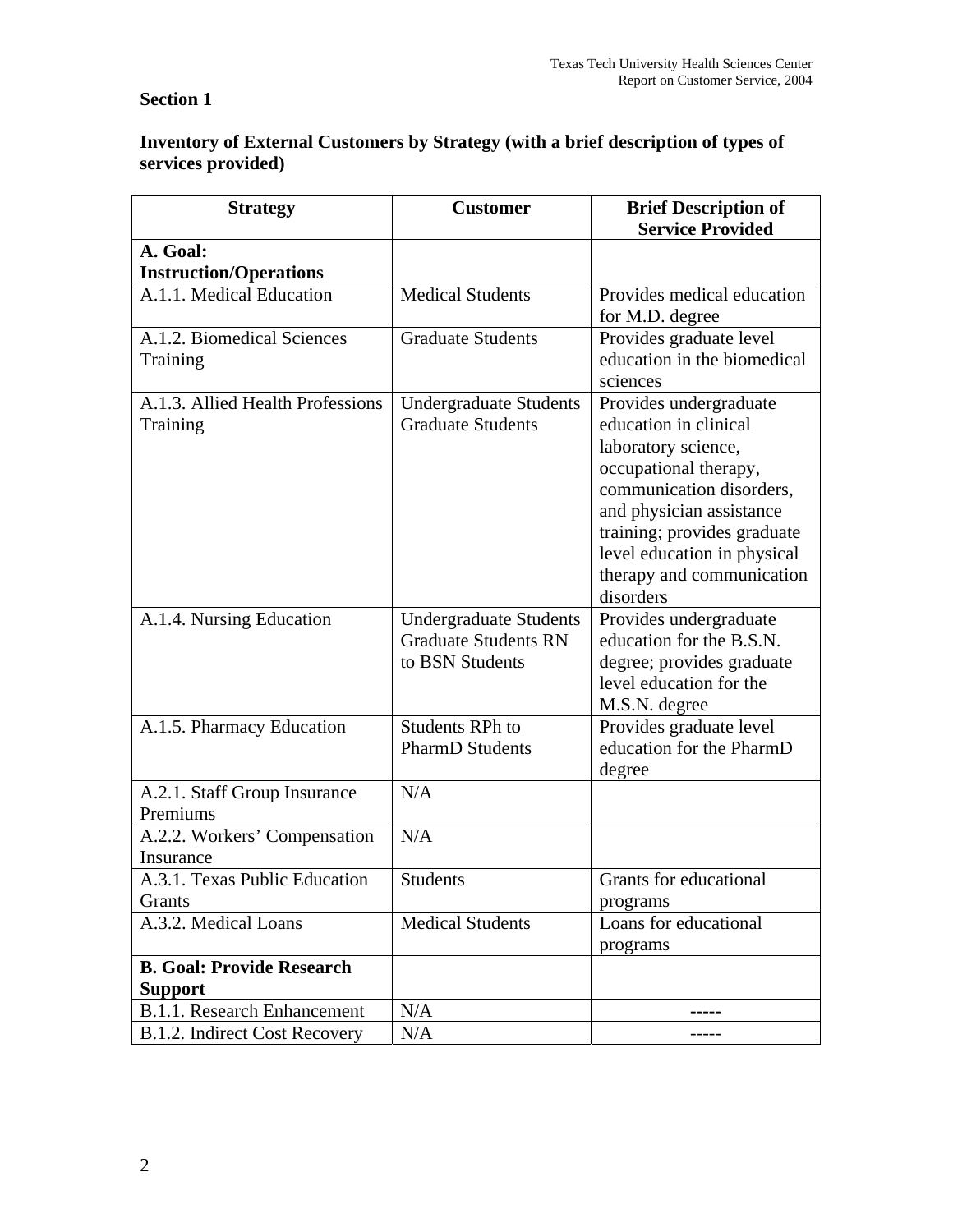| C. Goal: Infrastructure         |                               |                            |
|---------------------------------|-------------------------------|----------------------------|
| <b>Support</b>                  |                               |                            |
| C.1.1. E & G Space Support      | N/A                           |                            |
| C.2.1. Tuition Revenue Bond     | N/A                           |                            |
| Retirement                      |                               |                            |
| D. Goal: Provide Special Item   |                               |                            |
| <b>Support</b>                  |                               |                            |
| D.1.1. South Texas Professional | N/A                           |                            |
| Education                       |                               |                            |
| D.1.2. Border Support-          | N/A                           |                            |
| Academic Expansion              |                               |                            |
| D.1.3. Academic Support-        | N/A                           |                            |
| <b>Border Development</b>       |                               |                            |
| D.1.4. Integrated Health        | <b>Students Continuing</b>    | Provides technology and    |
| <b>Network</b>                  | <b>Education Participants</b> | technical assistance to    |
|                                 |                               | support distance education |
|                                 |                               | across campuses.           |
| D.1.5 Medical Education-        | N/A                           |                            |
| Odessa                          |                               |                            |
| D.1.6. El Paso-Four Year        | N/A                           |                            |
| <b>Medical School</b>           |                               |                            |
| D.2.1. Family/Community         | N/A (Medical Residents        | -----                      |
| Medicine Residency              | are employees)                |                            |
| D.2.2. Midland Surgical         | N/A (Medical Residents        |                            |
| <b>Residency Training</b>       | are employees)                |                            |
| D.2.3. Midland Cardiology       | N/A (Medical Residents        |                            |
| Residency                       | are employees)                |                            |
| D.2.4. Border Health-Resident   | N/A (Medical Residents        |                            |
| Support                         | are employees)                |                            |
| D.3.1. Diabetes Research        | N/A                           |                            |
| Center                          |                               |                            |
| D.4.1. Rural Health Care        | N/A                           | -----                      |
| D.5.1. Institutional            | N/A                           |                            |
| Enhancement                     |                               |                            |
| <b>E. Goal: Tobacco Funds</b>   |                               |                            |
| E.1.1. Tobacco Earnings Tx      | N/A                           |                            |
| Tech HSC El Paso                |                               |                            |
| E.1.2. Tobacco Earnings Tx      | N/A                           |                            |
| Tech Univ HSC                   |                               |                            |
| E.1.3. Permanent Health Fund    | N/A                           |                            |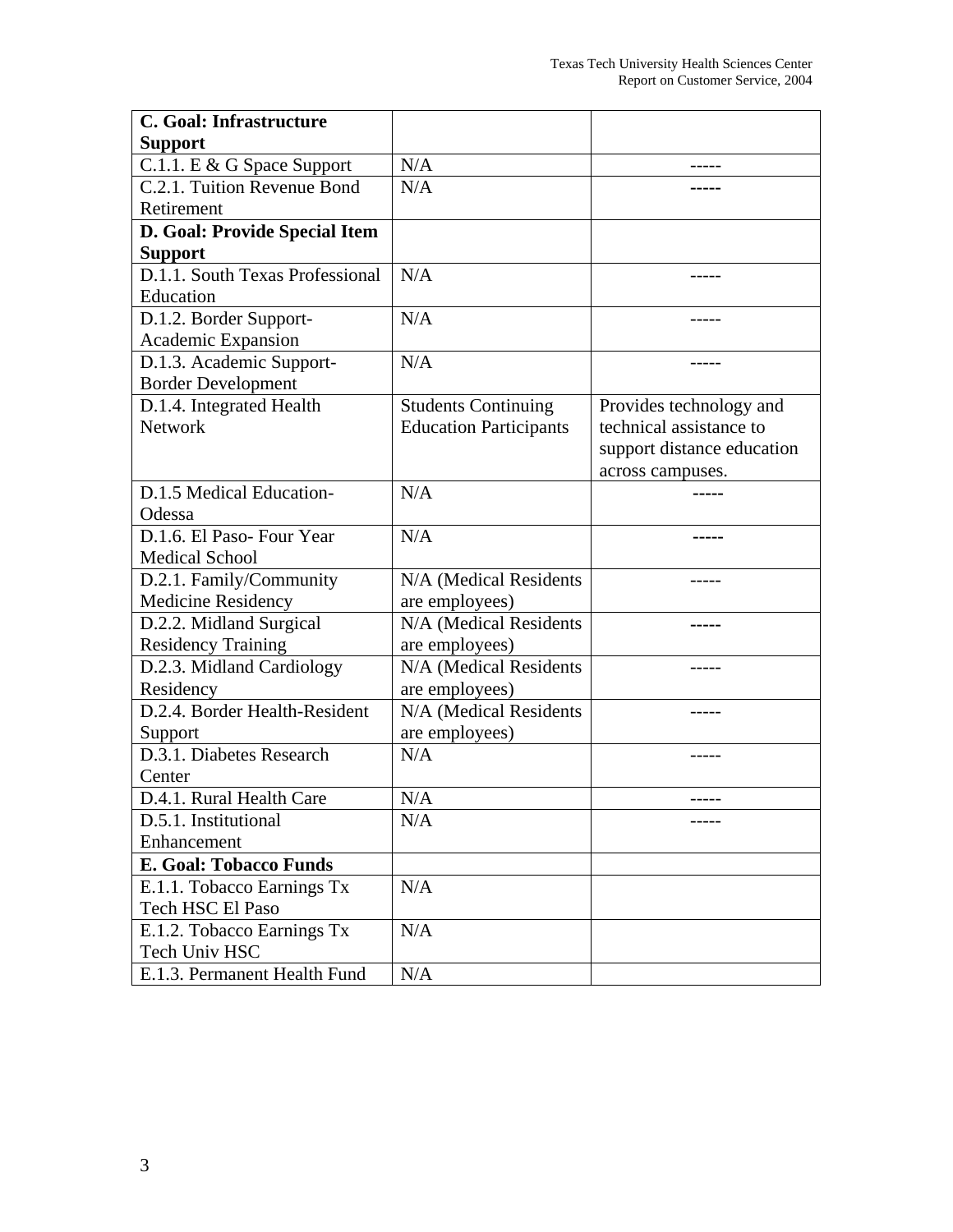#### **Section 2**

## **Description of the information-gathering methods utilized in obtaining input from institution customers**

The TTUHSC currently-enrolled student survey was developed in response to the  $76<sup>th</sup>$ Legislature's Senate Bill 1563, which requires institutions of higher education to collect data from specific customers to assess quality and satisfaction with services in key areas including accessibility, faculty and staff, communications, Internet site, complaint handling processes, timely service and accuracy of information. The specific customers to be surveyed are those for which the agency receives state funding. Thus currentlyenrolled students became the focus of TTUHSC's survey.

Student focus groups were conducted in February of 2003 to determine: the best terminology for the departments on the survey to avoid student confusion, the most efficient method of disseminating the survey to increase the response rate, the student classifications that would yield the most reliable data.

Based on student focus group input the following questions were added to the survey: Academic Advising personnel were knowledgeable about opportunities in my field, I received adequate information about scholarships/grants, Student Affairs prepared me for the transition to a regional campus. The following areas of student satisfaction were added to the survey: TechSIS System, Student Health Insurance, Adequacy of each school's website, and Computer Services Help Desk.

The schools represented in the focus groups, with the exception of Pharmacy, reported that the best method of disseminating the survey would be in person using paper and pen. The School of Pharmacy students were in favor of sending the survey through e-mail. The focus group findings led to the survey being disseminated to School of Medicine year 2 & 3, School of Nursing and Allied Health Junior and Seniors, and Pharmacy year 3 to obtain the most reliable or usable data.

The surveys were distributed to 112 2nd year Medical students and 107  $3<sup>rd</sup>$  year Medical students; 81 Junior and 77 Senior Nursing students; 32 Junior and 53 Senior Allied Health Students; and 75 3<sup>rd</sup> year Pharmacy students during the months of May, June, and July 2003. A facilitator using paper and pen to the Schools of Medicine, Nursing and Allied Health distributed the surveys. The School of Pharmacy survey was sent out through e-mail using the Web surveyor. The Biomedical Sciences students were not surveyed due to the small enrollment. The overall response rate for all four schools was 74%.

The survey data was scanned and reports including mean scores, item responses by topic and comments were compiled and validated by the Earl Research Center on the Texas Tech University Campus.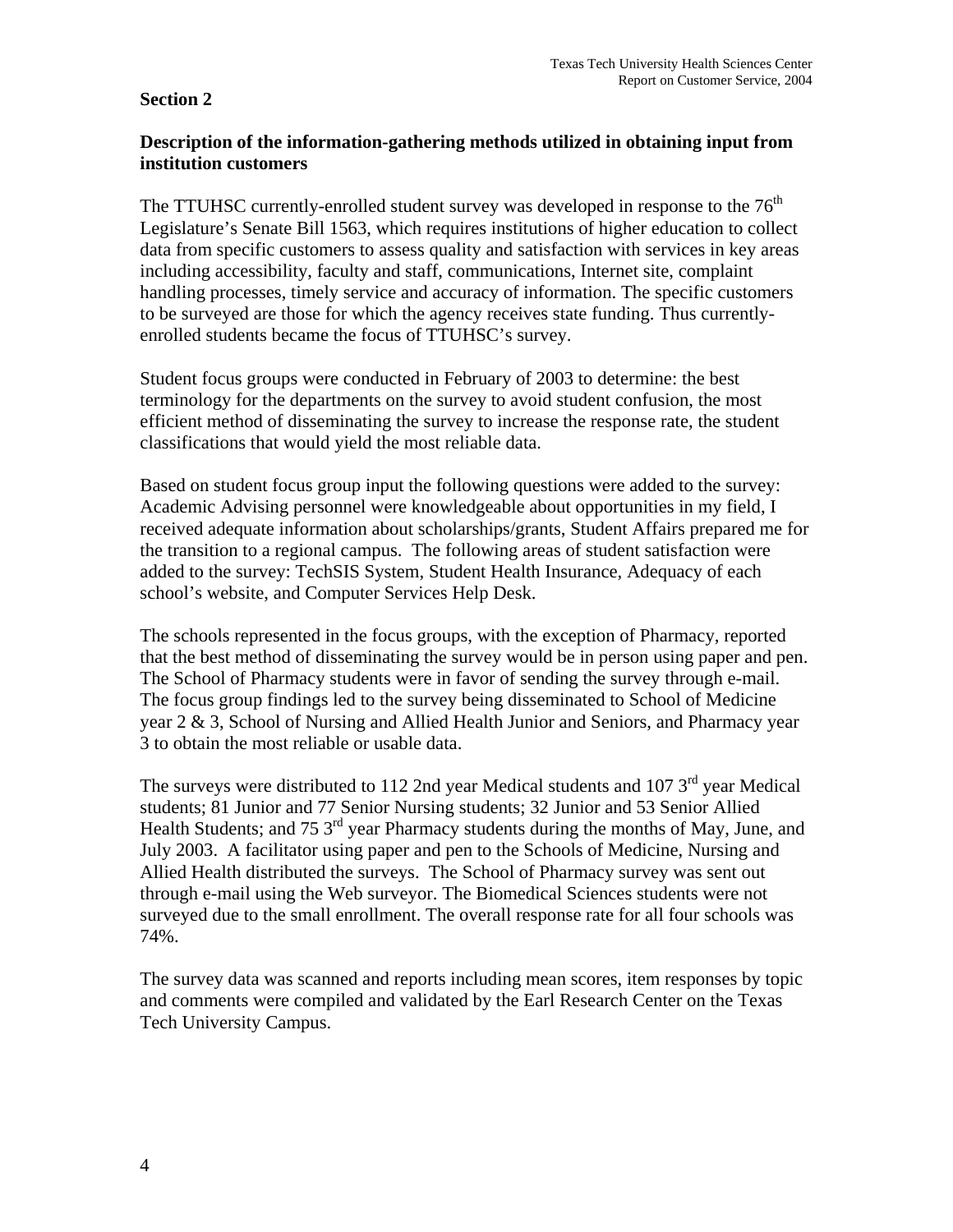# **Section 3**

# **Charts detailing the levels of customer-determined service quality**

|                                                                                                | Court-<br>eous Staff | Knowl-<br>edgeable<br><b>Staff</b> | Convenient<br><b>Hours</b> of<br>Operation | <b>Ouestions</b><br><b>Answered</b><br><b>Problems</b><br><b>Solved</b> | Acceptable<br><b>Wait Times</b> | Adequate<br><b>Information</b><br>about<br><b>Scholarships</b> | Knowledge-<br>able about<br>Opportunities<br>in my Field | <b>Prepared</b><br>me for<br>Regional<br>Campus | Paper<br><b>Billing</b><br>Understand-<br>able |
|------------------------------------------------------------------------------------------------|----------------------|------------------------------------|--------------------------------------------|-------------------------------------------------------------------------|---------------------------------|----------------------------------------------------------------|----------------------------------------------------------|-------------------------------------------------|------------------------------------------------|
| Academic<br><b>Advising</b>                                                                    |                      |                                    | 28%<br>72%                                 | 38%<br>62%                                                              |                                 |                                                                | 81%<br>19%                                               |                                                 |                                                |
| <b>Student</b><br><b>Services</b><br>including<br><b>Financial Aid</b><br>and the<br>Registrar | 99%<br>1%            |                                    | 94%<br>6%                                  | 98%<br>2%                                                               | 96%<br>4%                       | 82%<br>18%                                                     |                                                          |                                                 |                                                |
| <b>Student</b><br><b>Affairs</b>                                                               | 100%                 |                                    | 99%<br>$1\%$                               | 99%<br>$1\%$                                                            | 98%<br>2%                       |                                                                |                                                          | 93%<br>$7\%$                                    |                                                |
| <b>Student Billing</b><br>& Financial<br>Aid<br><b>Disbursement</b>                            | 99%<br>$1\%$         |                                    | 98%<br>2%                                  | 98%<br>$2\%$                                                            | 99%<br>$1\%$                    |                                                                |                                                          |                                                 | 96%<br>4%                                      |
| <b>Student Health</b><br><b>Care Provider</b>                                                  | 94%<br>6%            |                                    | $97\%$<br>3%                               | 96%<br>4%                                                               | 88%<br>12%                      |                                                                |                                                          |                                                 |                                                |
| <b>Information</b><br><b>Technology</b><br><b>Help Desk</b>                                    | 97%<br>3%            | 98%<br>2%                          | 93%<br>7%                                  | 95%<br>5%                                                               | 98%<br>2%                       |                                                                |                                                          |                                                 |                                                |

# **Allied Health –Lubbock –2003 Student Scores**

|         | Availability of<br><b>Books</b> and<br><b>Journals</b> | Librarians<br><b>Helpful</b> in<br>Locating<br><b>Resources</b> | Search<br><b>Software were</b><br>easily<br>accessible | Convenient<br><b>Hours of</b><br>Operation | Comfortable,<br><b>Ouiet &amp; Clean</b><br><b>Space</b> | Adequate<br><b>Study</b><br><b>Facilities</b> |
|---------|--------------------------------------------------------|-----------------------------------------------------------------|--------------------------------------------------------|--------------------------------------------|----------------------------------------------------------|-----------------------------------------------|
| Library | 96%                                                    | 96%                                                             | 90%                                                    | 95%                                        | 98%                                                      | 95%                                           |
|         | 4%                                                     | 4%                                                              | 10%                                                    | 5%                                         | 2%                                                       | 5%                                            |

|                             | Availability of | <b>Easy Access of</b> | Accurate           | <b>Up-to-Date</b>  |
|-----------------------------|-----------------|-----------------------|--------------------|--------------------|
|                             | Information &   | Website               | Website            | Website            |
|                             | <b>Services</b> | <b>Information</b>    | <b>Information</b> | <b>Information</b> |
| <b>Adequacy of School's</b> | 92%             | 95%                   | 95%                | 95%                |
| Website                     | 8%              | 5%                    | 5%                 | 5%                 |

|                       | I know where to<br>obtain information | I received adequate<br>information | There are adequate<br>choices of coverage |  |
|-----------------------|---------------------------------------|------------------------------------|-------------------------------------------|--|
| <b>Student Health</b> | $\frac{1}{9}$ %                       | 57%                                | 90%                                       |  |
| <b>Insurance</b>      |                                       |                                    | 10%                                       |  |

|                       | Easy to use | <b>Timely Assistance</b> | <b>I</b> Need More<br><b>Instruction</b> |
|-----------------------|-------------|--------------------------|------------------------------------------|
| <b>TechSIS System</b> | Y70/        | 3%                       | 20%                                      |
|                       | 4%          | 7%                       | 80%                                      |

| Key |                                            |
|-----|--------------------------------------------|
|     | <b>Positive Trend-90%</b><br>& Above       |
|     | <b>Less Positive Trend-</b><br>75% & Below |

• **20% Plus Negative**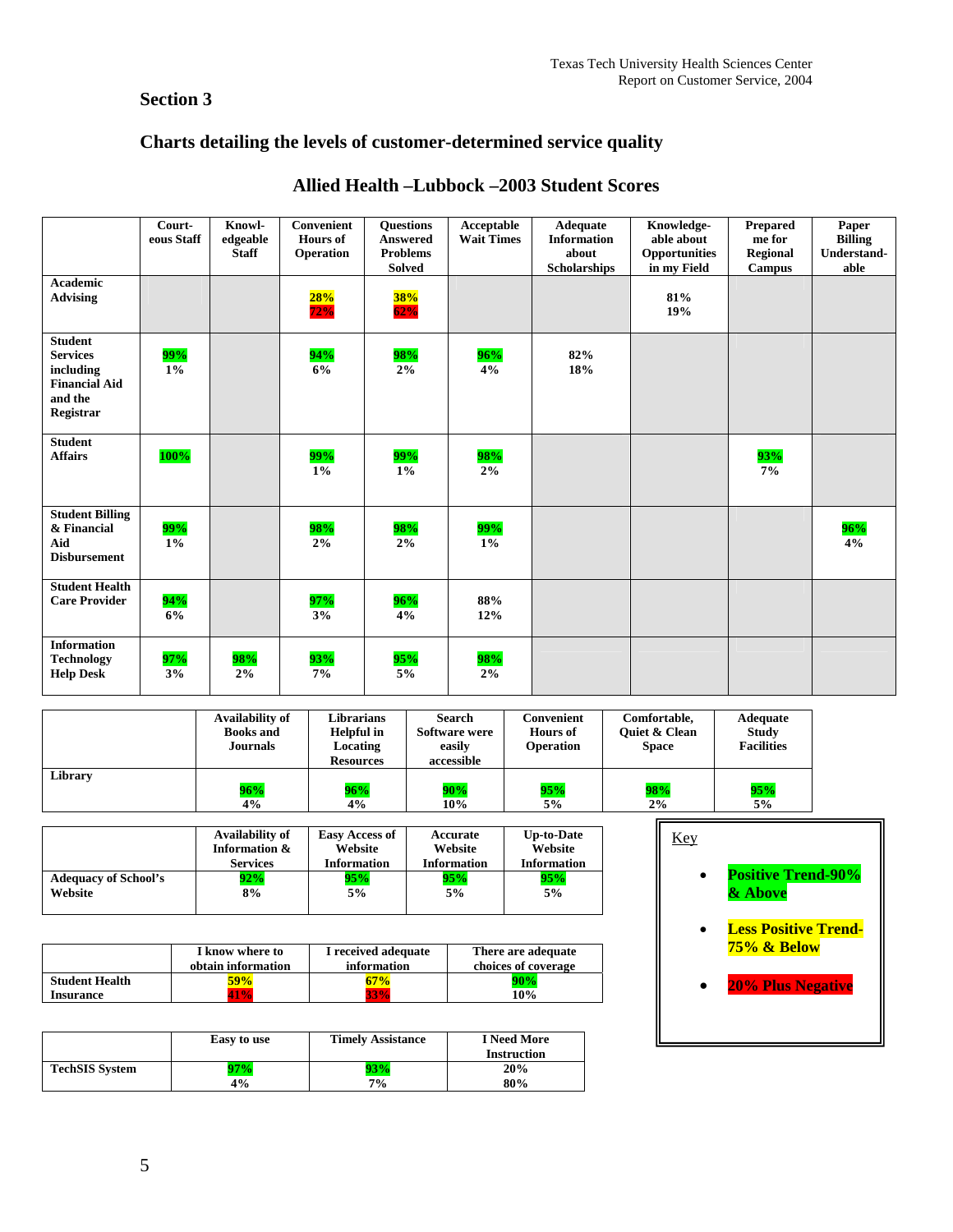|                                                                                                | Court-<br>eous Staff | Knowl-<br>edgeable<br><b>Staff</b> | Convenient<br><b>Hours</b> of<br>Operation | <b>Questions</b><br>Answered<br><b>Problems</b><br><b>Solved</b> | Acceptable<br><b>Wait Times</b> | <b>Adequate</b><br><b>Information</b><br>about<br><b>Scholarships</b> | Knowledge-<br>able about<br><b>Opportunities</b><br>in my Field | <b>Prepared</b><br>me for<br><b>Regional</b><br><b>Campus</b> | Paper<br><b>Billing</b><br>Understand-<br>able |
|------------------------------------------------------------------------------------------------|----------------------|------------------------------------|--------------------------------------------|------------------------------------------------------------------|---------------------------------|-----------------------------------------------------------------------|-----------------------------------------------------------------|---------------------------------------------------------------|------------------------------------------------|
| <b>Academic</b><br><b>Advising</b>                                                             |                      |                                    | 100%                                       | $100\%$                                                          |                                 |                                                                       | 94%<br>6%                                                       |                                                               |                                                |
| <b>Student</b><br><b>Services</b><br>including<br><b>Financial Aid</b><br>and the<br>Registrar | $100\%$              |                                    | 93%<br>7%                                  | 100%                                                             | 100%                            | 85%<br>15%                                                            |                                                                 |                                                               |                                                |
| <b>Student</b><br><b>Affairs</b>                                                               | 93%<br>7%            |                                    | 93%<br>7%                                  | 93%<br>$7\%$                                                     | 93%<br>7%                       |                                                                       |                                                                 | $\frac{93\%}{7\%}$                                            |                                                |
| <b>Student Billing</b><br>& Financial<br>Aid<br><b>Disbursement</b>                            | 96%<br>4%            |                                    | 96%<br>4%                                  | 92%<br>8%                                                        | 96%<br>4%                       |                                                                       |                                                                 |                                                               | 93%<br>$7\%$                                   |
| <b>Student Health</b><br><b>Care Provider</b>                                                  | <b>100%</b>          |                                    | 100%                                       | 100%                                                             | 100%                            |                                                                       |                                                                 |                                                               |                                                |
| <b>Information</b><br><b>Technology</b><br><b>Help Desk</b>                                    | 100%                 | 100%                               | 100%                                       | 100%                                                             | 100%                            |                                                                       |                                                                 |                                                               |                                                |

| School of Medicine – Amarillo – 2003 Student Scores |  |  |
|-----------------------------------------------------|--|--|

|         | Availability of<br><b>Books</b> and<br>Journals | Librarians<br><b>Helpful</b> in<br>Locating<br><b>Resources</b> | <b>Search</b><br>Software were<br>easily<br>accessible | Convenient<br><b>Hours</b> of<br><b>Operation</b> | Comfortable,<br><b>Ouiet &amp; Clean</b><br><b>Space</b> | Adequate<br><b>Study</b><br><b>Facilities</b> |
|---------|-------------------------------------------------|-----------------------------------------------------------------|--------------------------------------------------------|---------------------------------------------------|----------------------------------------------------------|-----------------------------------------------|
| Library | 90%                                             | 93%                                                             | 97%                                                    | 75%                                               | 86%                                                      | 66%                                           |
|         | 10%                                             | 7%                                                              | 3%                                                     | 25%                                               | 14%                                                      | 34%                                           |

|                             | Availability of | <b>Easy Access of</b> | Accurate           | <b>Up-to-Date</b>  |
|-----------------------------|-----------------|-----------------------|--------------------|--------------------|
|                             | Information &   | Website               | Website            | Website            |
|                             | <b>Services</b> | <b>Information</b>    | <b>Information</b> | <b>Information</b> |
| <b>Adequacy of School's</b> | 92%             | 88%                   | 96%                | 96%                |
| Website                     | 8%              | 12%                   | 4%                 | 4%                 |

|                       | I know where to    | I received adequate | There are adequate  |  |  |
|-----------------------|--------------------|---------------------|---------------------|--|--|
|                       | obtain information | information         | choices of coverage |  |  |
| <b>Student Health</b> | 79%                | 76%                 | 43%                 |  |  |
| <b>Insurance</b>      | <b>1%</b>          | 24%                 |                     |  |  |

|                       | Easy to use | <b>Timely Assistance</b> | <b>I</b> Need More<br><b>Instruction</b> |  |
|-----------------------|-------------|--------------------------|------------------------------------------|--|
| <b>TechSIS System</b> | <b>19%</b>  | 92%                      | 28%                                      |  |
|                       | 81%         | 8%                       | 72%                                      |  |

| Key |                                            |
|-----|--------------------------------------------|
|     | <b>Positive Trend-90%</b><br>& Above       |
|     | <b>Less Positive Trend-</b><br>75% & Below |
|     | <b>20% Plus Negative</b>                   |
|     |                                            |

r.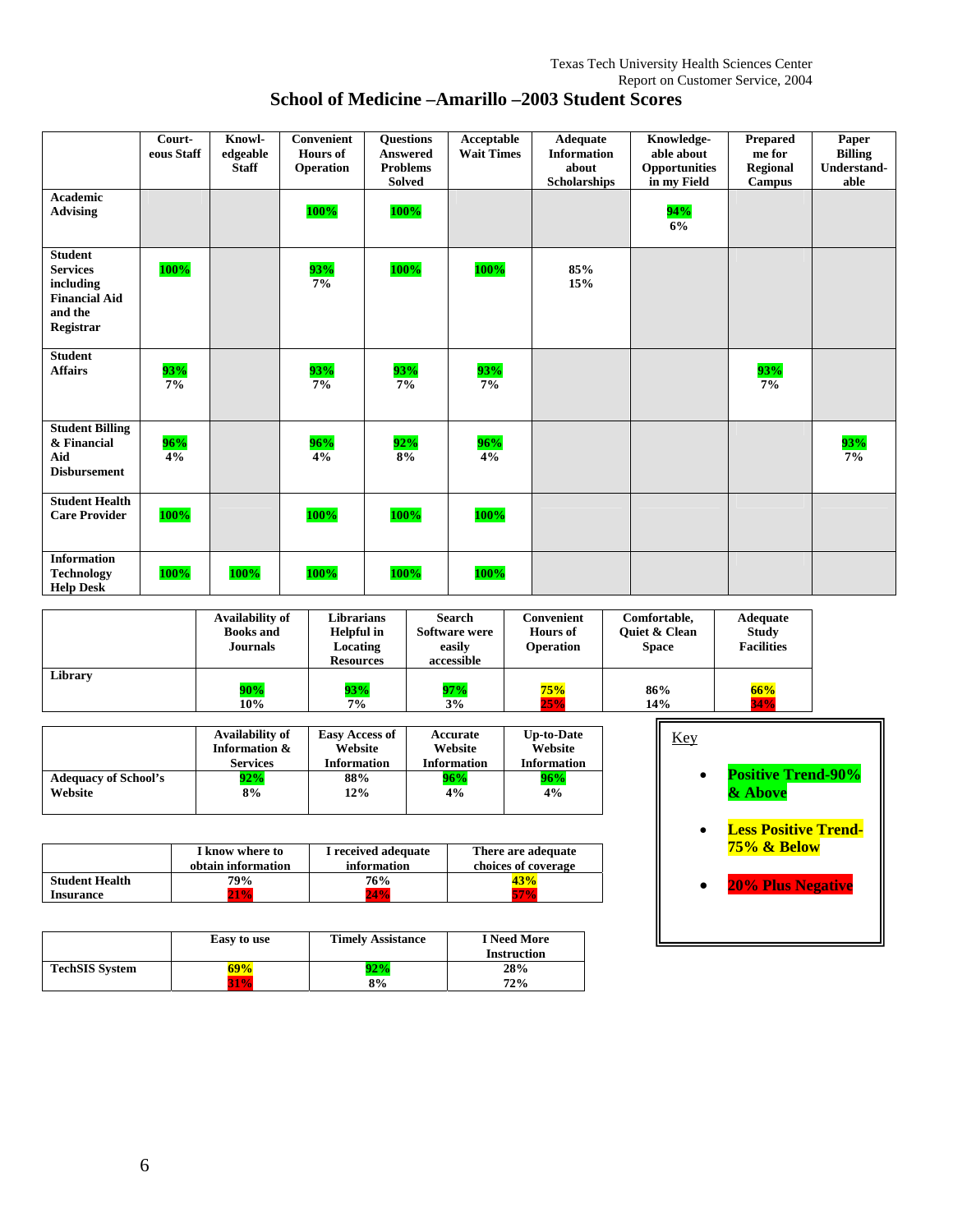| <b>Academic</b><br><b>Advising</b>                                                             | Court-<br>eous Staff | Knowl-<br>edgeable<br><b>Staff</b> | <b>Convenient</b><br><b>Hours</b> of<br>Operation<br>81% | <b>Ouestions</b><br>Answered<br><b>Problems</b><br><b>Solved</b><br>84% | Acceptable<br><b>Wait Times</b> | <b>Adequate</b><br><b>Information</b><br>about<br><b>Scholarships</b> | Knowledge-<br>able about<br>Opportunities<br>in my Field<br>91% | <b>Prepared</b><br>me for<br><b>Regional</b><br><b>Campus</b> | Paper<br><b>Billing</b><br>Understand-<br>able |
|------------------------------------------------------------------------------------------------|----------------------|------------------------------------|----------------------------------------------------------|-------------------------------------------------------------------------|---------------------------------|-----------------------------------------------------------------------|-----------------------------------------------------------------|---------------------------------------------------------------|------------------------------------------------|
|                                                                                                |                      |                                    | 19%                                                      | 16%                                                                     |                                 |                                                                       | 9%                                                              |                                                               |                                                |
| <b>Student</b><br><b>Services</b><br>including<br><b>Financial Aid</b><br>and the<br>Registrar | 98%<br>2%            |                                    | 83%<br>17%                                               | 95%<br>5%                                                               | 98%<br>2%                       | $\frac{72\%}{28\%}$                                                   |                                                                 |                                                               |                                                |
| <b>Student</b><br><b>Affairs</b>                                                               | 100%                 |                                    | 93%<br>7%                                                | 96%<br>4%                                                               | 100%                            |                                                                       |                                                                 | $\frac{65\%}{35\%}$                                           |                                                |
| <b>Student Billing</b><br>& Financial<br>Aid<br><b>Disbursement</b>                            | 97%<br>3%            |                                    | 84%<br>16%                                               | 91%<br>9%                                                               | 94%<br>6%                       |                                                                       |                                                                 |                                                               | 89%<br>11%                                     |
| <b>Student Health</b><br><b>Care Provider</b>                                                  | 100%                 |                                    | 89%<br>11%                                               | 93%<br>7%                                                               | 86%<br>14%                      |                                                                       |                                                                 |                                                               |                                                |
| <b>Information</b><br><b>Technology</b><br><b>Help Desk</b>                                    | 90%<br>10%           | 84%<br>16%                         | 90%<br>10%                                               | 87%<br>13%                                                              | 84%<br>16%                      |                                                                       |                                                                 |                                                               |                                                |

| School of Medicine – El Paso – 2003 Student Scores |  |
|----------------------------------------------------|--|

|         | Availability of<br><b>Books</b> and<br>Journals | Librarians<br><b>Helpful</b> in<br>Locating<br><b>Resources</b> | Search<br>Software were<br>easily<br>accessible | Convenient<br><b>Hours</b> of<br><b>Operation</b> | Comfortable,<br><b>Ouiet &amp; Clean</b><br><b>Space</b> | <b>Adequate</b><br><b>Study</b><br><b>Facilities</b> |
|---------|-------------------------------------------------|-----------------------------------------------------------------|-------------------------------------------------|---------------------------------------------------|----------------------------------------------------------|------------------------------------------------------|
| Library | 82%<br>18%                                      | $100\%$                                                         | 100%                                            | 65%<br>35%                                        | 87%<br>13%                                               | 73%<br>28%                                           |

|                             | Availability of<br>Information &<br><b>Services</b> | <b>Easy Access of</b><br>Website<br><b>Information</b> | Accurate<br>Website<br><b>Information</b> | <b>Up-to-Date</b><br>Website<br><b>Information</b> |
|-----------------------------|-----------------------------------------------------|--------------------------------------------------------|-------------------------------------------|----------------------------------------------------|
| <b>Adequacy of School's</b> | 75%                                                 | 81%                                                    | 80%                                       | 74%                                                |
| Website                     | 25%                                                 | 20%                                                    | 20%                                       | 26%                                                |

|                       | I know where to<br>obtain information | I received adequate<br>information | There are adequate<br>choices of coverage |  |
|-----------------------|---------------------------------------|------------------------------------|-------------------------------------------|--|
| <b>Student Health</b> | 50%                                   | 41%                                |                                           |  |
| <b>Insurance</b>      |                                       |                                    |                                           |  |

|                       | Easy to use | <b>Timely Assistance</b> | <b>I</b> Need More<br><b>Instruction</b> |
|-----------------------|-------------|--------------------------|------------------------------------------|
| <b>TechSIS System</b> | 82%         | 81%                      | 21%                                      |
|                       | 18%         | 19%                      | 79%                                      |

| Key |                                            |
|-----|--------------------------------------------|
|     | <b>Positive Trend-90%</b><br>& Above       |
|     | <b>Less Positive Trend-</b><br>75% & Below |
|     | <b>20% Plus Negative</b>                   |
|     |                                            |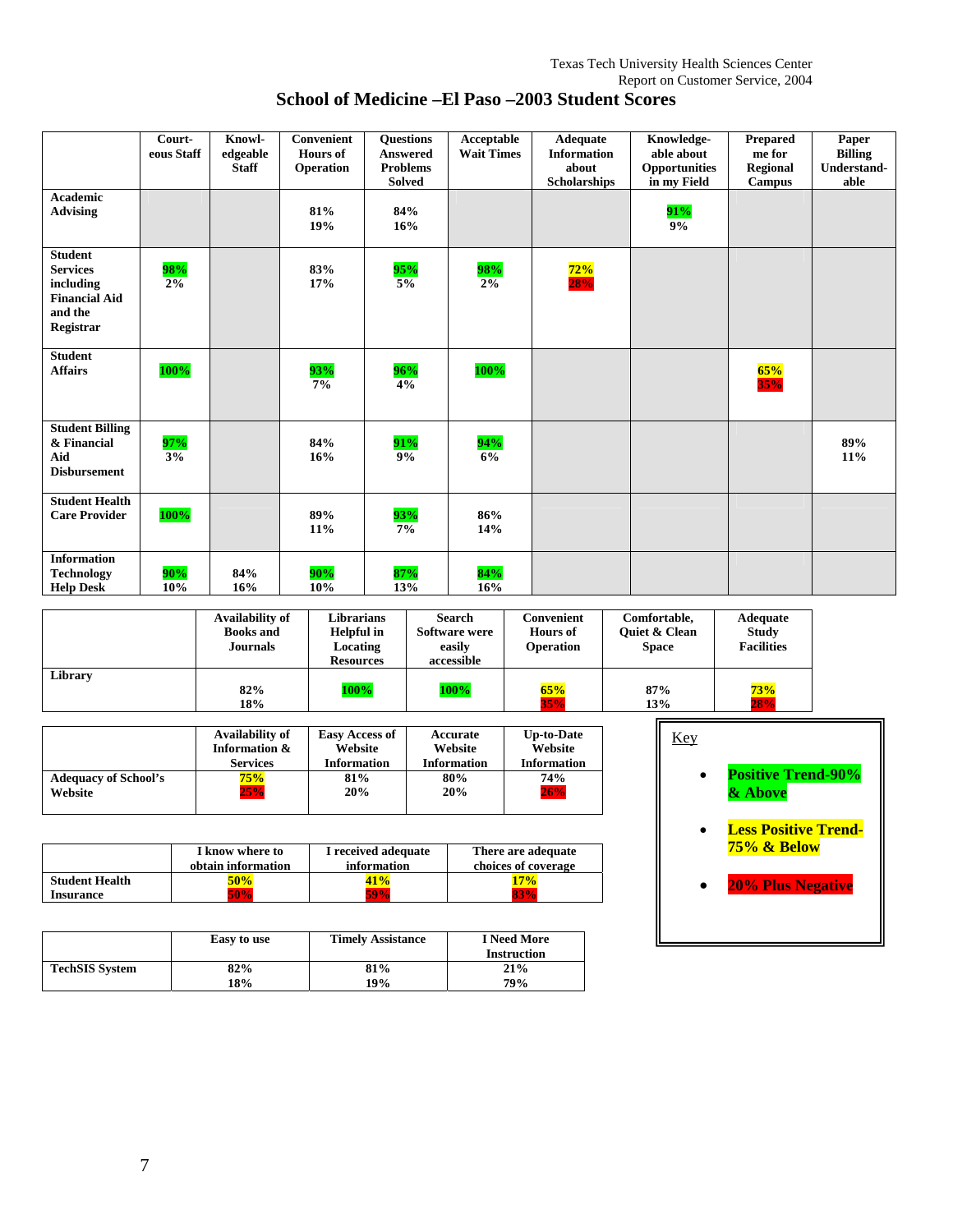## **School of Medicine –Lubbock –2003 Student Scores**

|                                                                                                | Court-<br>eous Staff | Knowl-<br>edgeable<br><b>Staff</b> | Convenient<br><b>Hours</b> of<br>Operation | <b>Ouestions</b><br><b>Answered</b><br><b>Problems</b><br><b>Solved</b> | Acceptable<br><b>Wait Times</b> | Adequate<br><b>Information</b><br>about<br><b>Scholarships</b> | Knowledge-<br>able about<br>Opportunities<br>in my Field | Prepared<br>me for<br><b>Regional</b><br><b>Campus</b> | Paper<br><b>Billing</b><br>Understand-<br>able |
|------------------------------------------------------------------------------------------------|----------------------|------------------------------------|--------------------------------------------|-------------------------------------------------------------------------|---------------------------------|----------------------------------------------------------------|----------------------------------------------------------|--------------------------------------------------------|------------------------------------------------|
| Academic<br><b>Advising</b>                                                                    |                      |                                    | 90%<br>10%                                 | 92%<br>8%                                                               |                                 |                                                                | 78%<br>22%                                               |                                                        |                                                |
| <b>Student</b><br><b>Services</b><br>including<br><b>Financial Aid</b><br>and the<br>Registrar | 98%<br>$2\%$         |                                    | 94%<br>6%                                  | 98%<br>2%                                                               | 97%<br>3%                       | $\frac{63\%}{37\%}$                                            |                                                          |                                                        |                                                |
| <b>Student</b><br><b>Affairs</b>                                                               | 92%<br>8%            |                                    | 80%<br>20%                                 | 85%<br>15%                                                              | 86%<br>14%                      |                                                                |                                                          | 70%<br><b>30%</b>                                      |                                                |
| <b>Student Billing</b><br>& Financial<br>Aid<br><b>Disbursement</b>                            | 94%<br>6%            |                                    | 94%<br>6%                                  | 91%<br>9%                                                               | 94%<br>6%                       |                                                                |                                                          |                                                        | 86%<br>14%                                     |
| <b>Student Health</b><br><b>Care Provider</b>                                                  | 79%<br>21%           |                                    | 75%<br>25%                                 | 78%<br>22%                                                              | 78%<br>22%                      |                                                                |                                                          |                                                        |                                                |
| <b>Information</b><br><b>Technology</b><br><b>Help Desk</b>                                    | 98%<br>2%            | 91%<br>9%                          | 92%<br>8%                                  | 96%<br>4%                                                               | 96%<br>4%                       |                                                                |                                                          |                                                        |                                                |

|         | Availability of<br><b>Books</b> and<br><b>Journals</b> | Librarians<br><b>Helpful</b> in<br>Locating<br><b>Resources</b> | Search<br>Software were<br>easily<br>accessible | Convenient<br><b>Hours</b> of<br><b>Operation</b> | Comfortable,<br><b>Ouiet &amp; Clean</b><br><b>Space</b> | <b>Adequate</b><br><b>Study</b><br><b>Facilities</b> |
|---------|--------------------------------------------------------|-----------------------------------------------------------------|-------------------------------------------------|---------------------------------------------------|----------------------------------------------------------|------------------------------------------------------|
| Library | 93%                                                    | 94%                                                             | 89%                                             | 78%                                               | 96%                                                      | 92%                                                  |
|         | 7%                                                     | 6%                                                              | 11%                                             | 22%                                               | 4%                                                       | 8%                                                   |

|                             | Availability of | <b>Easy Access of</b> | Accurate           | <b>Up-to-Date</b>  |
|-----------------------------|-----------------|-----------------------|--------------------|--------------------|
|                             | Information &   | Website               | Website            | Website            |
|                             | <b>Services</b> | <b>Information</b>    | <b>Information</b> | <b>Information</b> |
| <b>Adequacy of School's</b> | 86%             | 77%                   | 84%                | 77%                |
| Website                     | 14%             | 23%                   | 16%                | 23%                |

|                       | I know where to<br>obtain information | I received adequate<br>information | There are adequate<br>choices of coverage |
|-----------------------|---------------------------------------|------------------------------------|-------------------------------------------|
| <b>Student Health</b> | 18%                                   | 44%                                | 9%                                        |
| <b>Insurance</b>      |                                       | 56%                                |                                           |

|                       | Easy to use | <b>Timely Assistance</b> | <b>I</b> Need More<br><b>Instruction</b> |
|-----------------------|-------------|--------------------------|------------------------------------------|
| <b>TechSIS System</b> | 75%         | 73%                      | 20%                                      |
|                       | 25%         |                          | 80%                                      |

| Kev |                                            |
|-----|--------------------------------------------|
|     | <b>Positive Trend-90%</b><br>& Above       |
|     | <b>Less Positive Trend-</b><br>75% & Below |
|     | <b>20% Plus Negative</b>                   |
|     |                                            |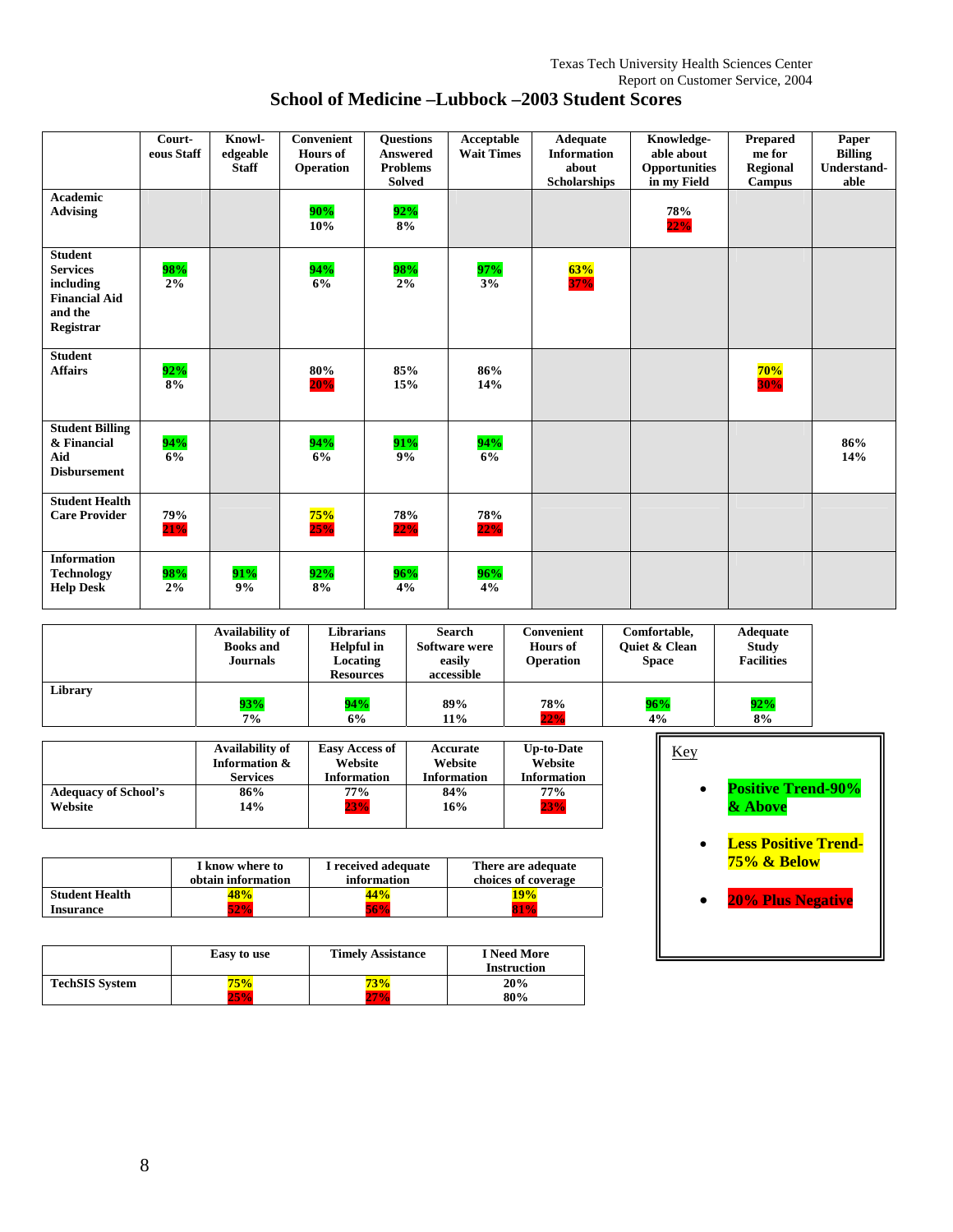**School of Nursing –Lubbock –2003 Undergraduate Student Scores** 

|                                                                                                | Court-<br>eous Staff | Knowl-<br>edgeable<br><b>Staff</b> | Convenient<br><b>Hours of</b><br>Operation | <b>Ouestions</b><br><b>Answered</b><br><b>Problems</b><br><b>Solved</b> | Acceptable<br><b>Wait Times</b> | Adequate<br><b>Information</b><br>about<br><b>Scholarships</b> | Knowledge-<br>able about<br>Opportunities<br>in my Field | Prepared<br>me for<br>Regional<br><b>Campus</b> | Paper<br><b>Billing</b><br><b>Understand-</b><br>able |
|------------------------------------------------------------------------------------------------|----------------------|------------------------------------|--------------------------------------------|-------------------------------------------------------------------------|---------------------------------|----------------------------------------------------------------|----------------------------------------------------------|-------------------------------------------------|-------------------------------------------------------|
| <b>Academic</b><br><b>Advising</b>                                                             |                      |                                    | 96%<br>4%                                  | 96%<br>4%                                                               |                                 |                                                                | 96%<br>4%                                                |                                                 |                                                       |
| <b>Student</b><br><b>Services</b><br>including<br><b>Financial Aid</b><br>and the<br>Registrar | 98%<br>2%            |                                    | 97%<br>3%                                  | 97%<br>3%                                                               | $\frac{99%}{1%}$                | 87%<br>13%                                                     |                                                          |                                                 |                                                       |
| <b>Student</b><br><b>Affairs</b>                                                               | 99%<br>$1\%$         |                                    | 98%<br>2%                                  | 99%<br>$1\%$                                                            | 98%<br>2%                       |                                                                |                                                          |                                                 |                                                       |
| <b>Student Billing</b><br>& Financial<br>Aid<br><b>Disbursement</b>                            | 95%<br>$5\%$         |                                    | 95%<br>5%                                  | 98%<br>2%                                                               | 96%<br>4%                       |                                                                |                                                          |                                                 | 91%<br>9%                                             |
| <b>Student Health</b><br><b>Care Provider</b>                                                  | 91%<br>9%            |                                    | 92%<br>8%                                  | 91%<br>9%                                                               | 80%<br>20%                      |                                                                |                                                          |                                                 |                                                       |
| <b>Information</b><br><b>Technology</b><br><b>Help Desk</b>                                    | 98%<br>2%            | 98%<br>2%                          | 92%<br>8%                                  | 94%<br>6%                                                               | 95%<br>5%                       |                                                                |                                                          |                                                 |                                                       |

|         | Availability of<br><b>Books</b> and<br><b>Journals</b> | Librarians<br>Helpful in<br>Locating<br><b>Resources</b> | Search<br><b>Software were</b><br>easily<br>accessible | Convenient<br><b>Hours</b> of<br><b>Operation</b> | Comfortable,<br><b>Ouiet &amp; Clean</b><br><b>Space</b> | <b>Adequate</b><br><b>Study</b><br><b>Facilities</b> |
|---------|--------------------------------------------------------|----------------------------------------------------------|--------------------------------------------------------|---------------------------------------------------|----------------------------------------------------------|------------------------------------------------------|
| Library | 95%                                                    | 87%                                                      | 78%                                                    | 96%                                               | 99%                                                      | 99%                                                  |
|         | 5%                                                     | 13%                                                      | 22%                                                    | 4%                                                | $1\%$                                                    | $1\%$                                                |

|                             | Availability of | <b>Easy Access of</b> | Accurate           | <b>Up-to-Date</b>  |
|-----------------------------|-----------------|-----------------------|--------------------|--------------------|
|                             | Information &   | Website               | Website            | Website            |
|                             | <b>Services</b> | <b>Information</b>    | <b>Information</b> | <b>Information</b> |
| <b>Adequacy of School's</b> | 94%             | 96%                   | 98%                | 94%                |
| Website                     | 6%              | 4%                    | 2%                 | 6%                 |
|                             |                 |                       |                    |                    |

|                       | I know where to<br>obtain information | I received adequate<br>information | There are adequate<br>choices of coverage |  |
|-----------------------|---------------------------------------|------------------------------------|-------------------------------------------|--|
| <b>Student Health</b> | 51%                                   | 31%                                | 37%                                       |  |
| <b>Insurance</b>      |                                       |                                    |                                           |  |

|                       | Easy to use | <b>Timely Assistance</b> | <b>I</b> Need More<br><b>Instruction</b> |
|-----------------------|-------------|--------------------------|------------------------------------------|
| <b>TechSIS System</b> | 95%         | 82%                      | 8%                                       |
|                       | 5%          | 18%                      | 92%                                      |

| Key |                                            |
|-----|--------------------------------------------|
|     | <b>Positive Trend-90%</b><br>& Above       |
|     | <b>Less Positive Trend-</b><br>75% & Below |
|     | <b>20% Plus Negative</b>                   |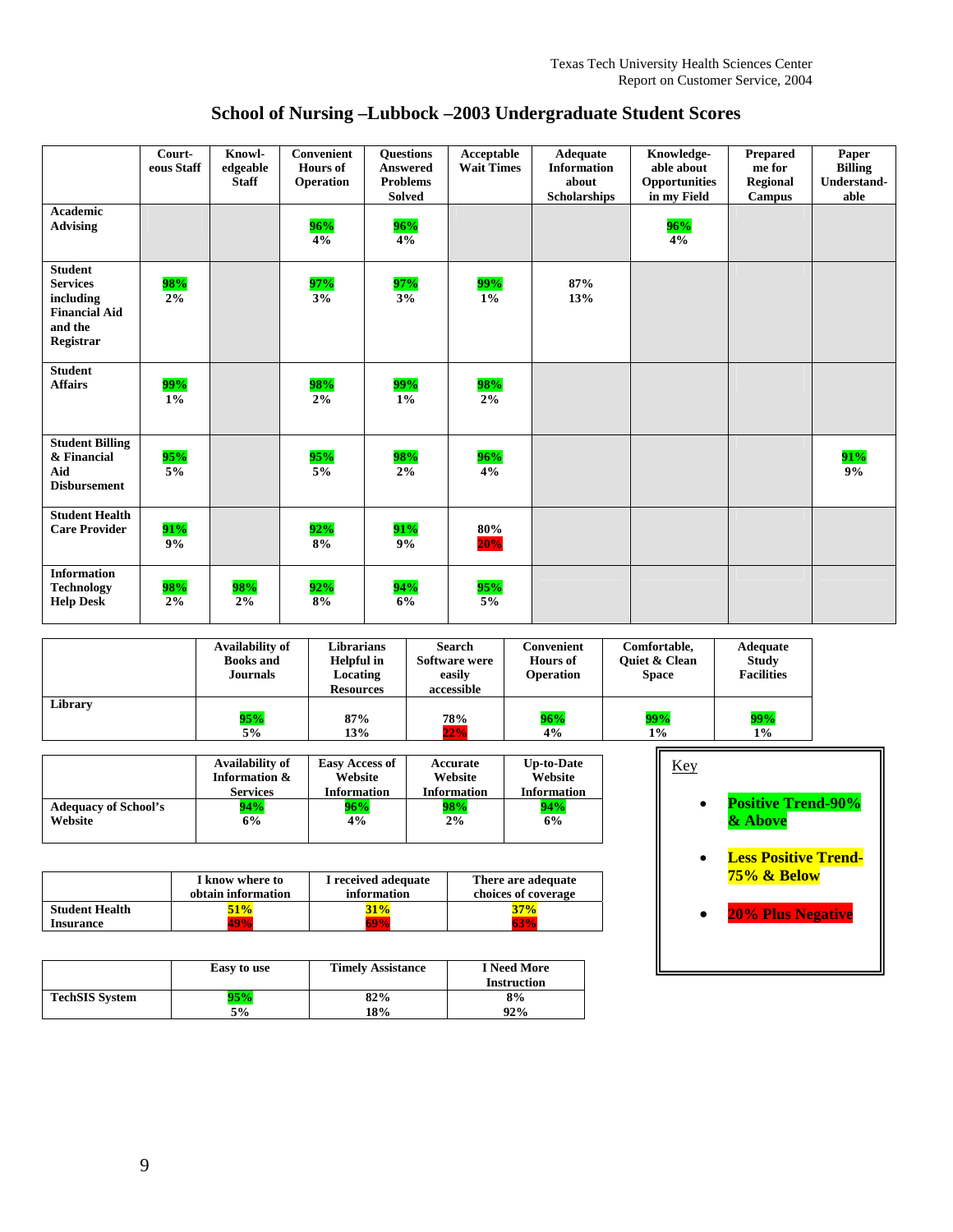| School of Pharmacy P3 - Amarillo/Dallas/Lubbock - 2003 Student Scores |  |
|-----------------------------------------------------------------------|--|
|                                                                       |  |

|                                                                                                | Court-<br>eous Staff | Knowl-<br>edgeable<br><b>Staff</b> | Convenient<br><b>Hours</b> of<br>Operation | <b>Ouestions</b><br><b>Answered</b><br><b>Problems</b><br><b>Solved</b> | <b>Acceptable</b><br><b>Wait Times</b> | Adequate<br><b>Information</b><br>about<br><b>Scholarships</b> | Knowledge-<br>able about<br>Opportunities<br>in my Field | <b>Prepared</b><br>me for<br><b>Regional</b><br><b>Campus</b> | Paper<br><b>Billing</b><br>Understand-<br>able |
|------------------------------------------------------------------------------------------------|----------------------|------------------------------------|--------------------------------------------|-------------------------------------------------------------------------|----------------------------------------|----------------------------------------------------------------|----------------------------------------------------------|---------------------------------------------------------------|------------------------------------------------|
| <b>Academic</b><br><b>Advising</b>                                                             |                      |                                    | 95%<br>$5\%$                               | 83%<br>6%<br>11% NA                                                     |                                        |                                                                | 80%<br>17%<br>3% NA                                      |                                                               |                                                |
| <b>Student</b><br><b>Services</b><br>including<br><b>Financial Aid</b><br>and the<br>Registrar | 92%<br>4%<br>4% NA   |                                    | 92%<br>4%<br>4% NA                         | 90%<br>4%<br>6% NA                                                      | 88%<br>6%<br>6% NA                     | 88%<br>8%<br>4% NA                                             |                                                          |                                                               |                                                |
| <b>Student</b><br><b>Affairs</b>                                                               | 65%<br>9%<br>26% NA  |                                    | 70%<br>4%<br>26% NA                        | 61%<br>11%<br>28%                                                       | 65%<br>$7\%$<br>28% NA                 |                                                                |                                                          | 50%<br>15%<br>35%NA                                           |                                                |
| <b>Student Billing</b><br>& Financial<br>Aid<br><b>Disbursement</b>                            | 89%<br>11% NA        |                                    | 85%<br>2%<br>13% NA                        | 85%<br>15% NA                                                           | 83%<br>2%<br>15% NA                    |                                                                |                                                          |                                                               | 83%<br>9%<br>9% NA                             |
| <b>Student Health</b><br><b>Care Provider</b>                                                  | 45%<br>9%<br>47% NA  |                                    | 43%<br>$11\%$<br>47% NA                    | <b>38%</b><br>13%<br>49% NA                                             | 41%<br>13%<br>47% NA                   |                                                                |                                                          |                                                               |                                                |
| <b>Information</b><br><b>Technology</b><br><b>Help Desk</b>                                    | 75%<br>21%<br>4% NA  | $55\%$<br>38%<br>6% NA             | 60%<br>36%<br>4% NA                        | 55%<br>38%<br>6% NA                                                     | 60%<br>34%<br>6% NA                    |                                                                |                                                          |                                                               |                                                |

|         | Availability of<br><b>Books</b> and<br><b>Journals</b> | <b>Librarians</b><br>Helpful in<br>Locating<br><b>Resources</b> | Search<br>Software were<br>easily<br>accessible | Convenient<br><b>Hours</b> of<br><b>Operation</b> | Comfortable,<br><b>Ouiet &amp; Clean</b><br><b>Space</b> | <b>Adequate</b><br><b>Study</b><br><b>Facilities</b> |
|---------|--------------------------------------------------------|-----------------------------------------------------------------|-------------------------------------------------|---------------------------------------------------|----------------------------------------------------------|------------------------------------------------------|
| Library | 51%                                                    | 62%                                                             | 87%                                             | 64%                                               | 70%                                                      | 55%                                                  |
|         | 43%                                                    | 9%                                                              | 9%                                              | 23%                                               | 15%                                                      | 34%                                                  |
|         | 6% NA                                                  | 30% NA                                                          | 4% NA                                           | 13% NA                                            | 15% NA                                                   | 11% NA                                               |

|                             | Availability of | <b>Easy Access of</b> | Accurate           | <b>Up-to-Date</b>  |
|-----------------------------|-----------------|-----------------------|--------------------|--------------------|
|                             | Information &   | Website               | Website            | Website            |
|                             | <b>Services</b> | <b>Information</b>    | <b>Information</b> | <b>Information</b> |
| <b>Adequacy of School's</b> | 88%             | 88%                   | 83%                | 79%                |
| Website                     | 8%              | 10%                   | 15%                | 19%                |
|                             | 4% NA           | $2\%$ NA              | $2\%$ NA           | $2\%$ NA%          |

|                       | I know where to<br>obtain information | I received adequate<br>information | There are adequate<br>choices of coverage |
|-----------------------|---------------------------------------|------------------------------------|-------------------------------------------|
| <b>Student Health</b> | 36%                                   | 21%                                | 11%                                       |
| <b>Insurance</b>      | 58%                                   |                                    |                                           |
|                       | $6\%$ NA                              | 13% NA                             | 40% NA                                    |

|                       | Easy to use | <b>Timely Assistance</b> | <b>I</b> Need More<br><b>Instruction</b> |
|-----------------------|-------------|--------------------------|------------------------------------------|
| <b>TechSIS System</b> | 2%          | 55%                      | 2%                                       |
|                       | 8%          | 17%                      | 92%                                      |
|                       |             | 28% NA                   | 6% NA                                    |

| <b>Key</b> |                                            |
|------------|--------------------------------------------|
|            | <b>Positive Trend-90%</b><br>& Above       |
|            | <b>Less Positive Trend-</b><br>75% & Below |
|            | <b>20% Plus Negative</b>                   |
|            |                                            |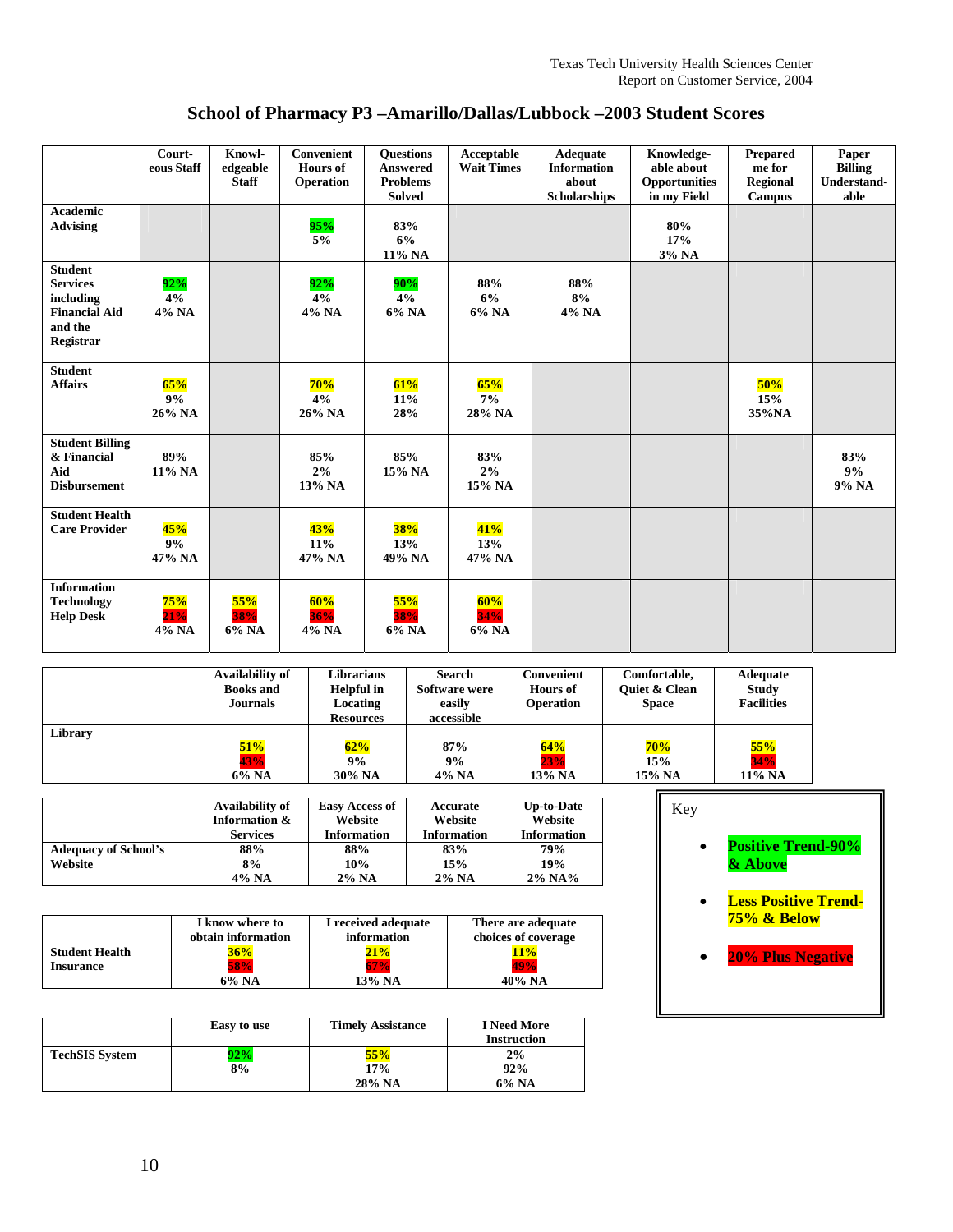|                  | Classes are<br>equivalent to face-<br>to-face | Equipment<br><b>Malfunctions</b><br>corrected on timely<br>basis | <b>Staff provided</b><br>timely in-room<br>assistance | <b>Staff members</b><br>were courteous | <b>Staff members</b><br>were<br>knowledgeable | <b>Staff members were</b><br>receptive to student<br>input regarding issues<br>with distance learning |
|------------------|-----------------------------------------------|------------------------------------------------------------------|-------------------------------------------------------|----------------------------------------|-----------------------------------------------|-------------------------------------------------------------------------------------------------------|
| <b>HealthNet</b> | 88%                                           | 88%                                                              | 83%                                                   |                                        |                                               | 79%                                                                                                   |
|                  | 8%                                            | 10%                                                              | 15%                                                   |                                        |                                               | 19%                                                                                                   |
|                  | 4% NA                                         | $2\%$ NA                                                         | $2\%$ NA                                              |                                        |                                               | $2\%$ NA%                                                                                             |

#### **School of Pharmacy P3 –Amarillo/Dallas/Lubbock –2003 Student Scores**

| <b>HealthNet</b> | <b>HealthNet</b>   | Less than one time | Tow to four times | More than four  |
|------------------|--------------------|--------------------|-------------------|-----------------|
|                  | transmission       | per class period   | per class period  | times per class |
|                  | problems (audio or |                    |                   | period          |
|                  | video) occurred    | <b>39%</b>         | 47%               | 14%             |

#### **Section 4**

#### **Analysis of the findings identified from the customer satisfaction assessment**

#### Methodology

The survey analysis was simplified by compressing the strongly agree and agree percentages into one score and the strongly disagree and disagree percentages into one score. A positive trend score of 90% and above was set to designate the areas where departments are going above and beyond their customers' expectations. A less than positive trend was established at 75% and below to designate the specific areas departments can improve. A negative trend was set at 20% to show the areas where there is high dissatisfaction and immediate attention is required.

#### Summary

The data charts in Section 3 show that most of our students, with the exception of the School of Pharmacy, scored our services at the 75% level. The departments with the majority of their scores in the 90 percentile are Student Services and Financial Aid in the School of Allied Health, Student Services and Financial Aid in the School of Medicine, Student Affairs and Admissions, Student Services, Registrar, and Financial Aid in the School of Nursing. Internet accessibility also rated at the 90% level in all schools except Allied Health. The areas requiring immediate attention are in Student Health and the Library's hours of operation.

#### Improvements to the Survey Process

The survey process will be improved by publishing a survey calendar so that the students and the schools will know when the surveys will be done and reports published.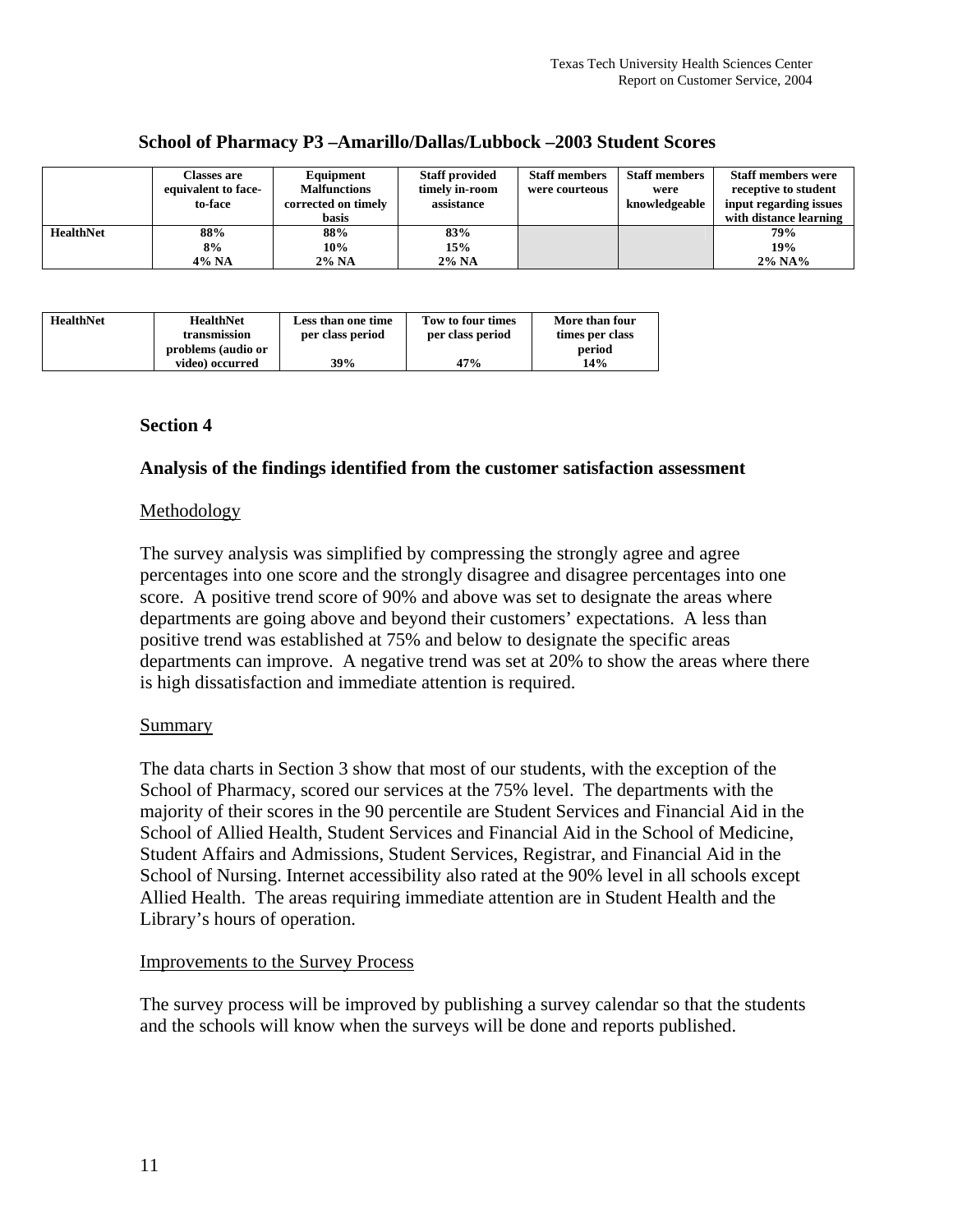#### Improvements to Processes

The students are now allowed to take food and drink into the Library. This has been met with higher student satisfaction scores.

The Student Services area, which includes Financial Aid and the Registrar, has extended hours of operation from 8:00 a.m.  $-4:00$  p.m. to 8:00 a.m.  $-5:00$  p.m. This year there were fewer comments regarding lengthening hours of operation.

The Office of Student Services has been relocated to the  $2<sup>nd</sup>$  floor of the C wing across the new Synergistic Center, which is the newly created student center. The new location is also adjacent to the new academic classroom building thus providing easier access for student traffic. Student Services continues to utilize the student announcement page and email to communicate events and changes to policies to all or a specific group of students.

The Lubbock Campus Student Affairs Office extended their hours to include availability during the lunch hour so that students can be seen from 8:00-5:00 M-F.

The School of Nursing has placed emphasis on improving communication between the students and administration by developing Dean's Advisory Councils for the undergraduate and graduate programs.

#### **Section 5**

#### **Performance measure information related to customer service standards and customer satisfaction**

#### **Outcome Measures:**

75% to 95% of most students agreed or strongly agreed that the departments of the health sciences center met their customer service needs.

Many of our students wrote comments regarding service delivery. The comments were summarized and distributed to departments for consideration in their customer improvement efforts.

The Dean and Regional Dean's of the School of Medicine requested student focus groups to be conducted to further clarify the student comments. The results of these focus groups were shared with the Student Affairs personnel on all campuses.